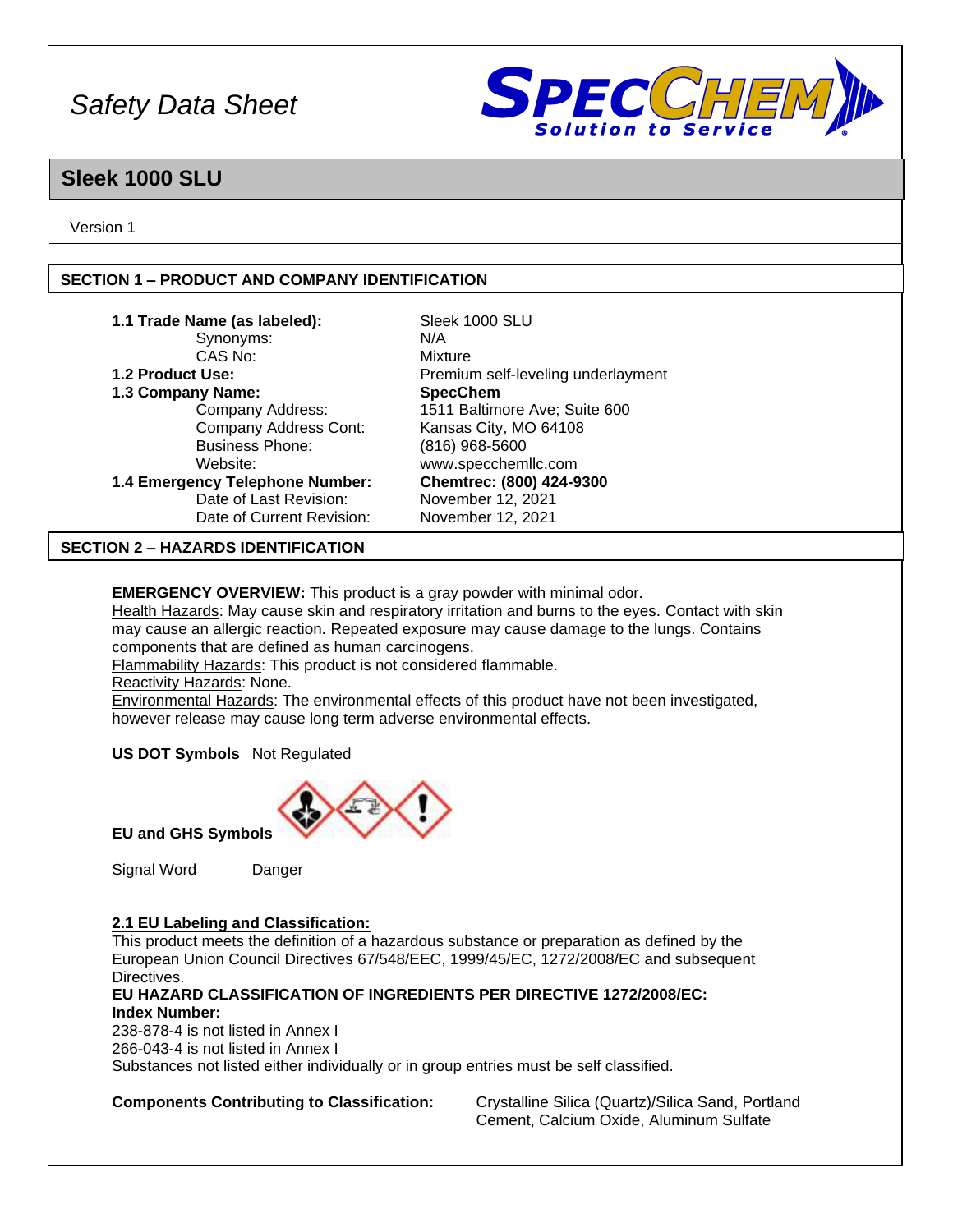

# **Sleek 1000 SLU**

| Version 1                          |                                                            |
|------------------------------------|------------------------------------------------------------|
| 2.2 Label Elements:                |                                                            |
| <b>GHS Hazard Classifications:</b> | Carcinogenicity Category 2                                 |
|                                    | STOT - SE Category 3 (Respiratory System)                  |
|                                    | <b>Skin Irritation Category 2</b>                          |
|                                    | <b>Skin Sensitization Category 1</b>                       |
|                                    | Eye Damage Category 1                                      |
| <b>Hazard Statements:</b>          | H351 Suspected of causing cancer                           |
|                                    | H373 May cause damage to organs                            |
|                                    | (Respiratory System) through prolonged or                  |
|                                    | repeated exposure                                          |
|                                    | H335 May cause respiratory irritation                      |
|                                    | H315 Causes skin irritation                                |
|                                    | H317 May cause an allergic skin reaction                   |
|                                    | H318 Causes serious eye damage                             |
| <b>Precautionary Statements:</b>   | P201 Obtain special instructions before use.               |
|                                    | P202 Do not handle until all safety precautions            |
|                                    | have been read and understood.                             |
|                                    | P260 Do not breath                                         |
|                                    | dust/fume/gas/mist/vapours/spray.                          |
|                                    | P264 Wash thoroughly after handling.                       |
|                                    | P271 Use only outdoors or in a well-ventilated             |
|                                    | area.                                                      |
|                                    | P272 Contaminated work clothing should not be              |
|                                    | allowed out of the workplace                               |
|                                    | P270 Do not eat, drink or smoke when using                 |
|                                    | this product.                                              |
|                                    | P280 Wear protective gloves/eye                            |
|                                    | protection/face protection.                                |
| <b>Response Statements:</b>        | P308+P313 IF exposed or concerned: Get                     |
|                                    | medical advice/attention.                                  |
|                                    | P304+P340 IF INHALED: Remove person to                     |
|                                    | fresh air and keep comfortable for breathing.              |
|                                    | P312 Call a POISON CENTER/Doctor if you                    |
|                                    | feel unwell.                                               |
|                                    | P302+P352 IF ON SKIN: Wash with plenty of                  |
|                                    | water.<br>P333+P312 If skin irritation or rash occurs: Get |
|                                    | medical advice/attention.                                  |
|                                    | P362+P364 Take off contaminated clothing and               |
|                                    | wash it before reuse.                                      |
|                                    | P305+P351+P338 IF IN EYES: Rinse                           |
|                                    | cautiously with water for several minutes.                 |
|                                    | Remove contact lenses, if present and easy to              |
|                                    | do. Continue rinsing.                                      |
|                                    | P310 Immediately call a POISON                             |
|                                    | CENTER/Doctor.                                             |
| <b>Storage Statements:</b>         | P403+P233 Store in a well-ventilated place.                |
|                                    | Keep container tightly closed.                             |
|                                    | P405 Store locked up.                                      |
|                                    |                                                            |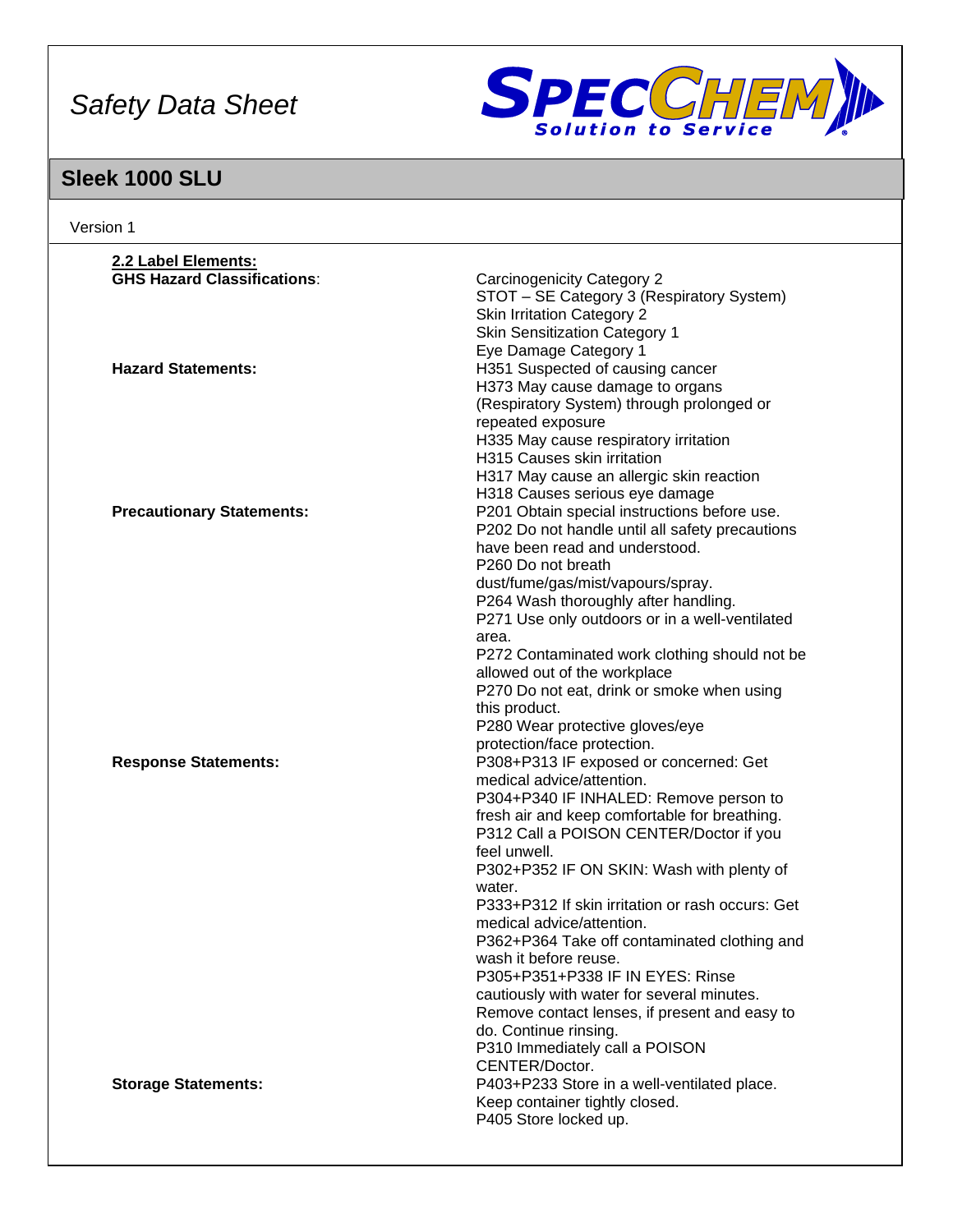

### **Sleek 1000 SLU**

Version 1

**Disposal Statements:** P501 Dispose of contents/container in accordance with local/regional/national/international regulations..

#### **2.3 Health Hazards or Risks From Exposure:**

**Symptoms of Overexposure by Route of Exposure:**

The most significant routes of overexposure for this product are by contact with skin or eyes. The symptoms of overexposure are described in the following paragraphs.

#### **Acute:**

Inhalation: May cause respiratory irritation.

Skin Contact: May cause irritation to skin.

Eye Contact: Contact with the eyes may cause burns or irritation.

Ingestion: May cause gastrointestinal irritation, nausea, and vomiting.

**Chronic:** Repeated exposure may cause skin dryness or cracking.

#### **Target Organs:**

Acute: Eyes, Skin, Respiratory Chronic: Lung, Skin

#### **SECTION 3 – COMPOSITION / INFORMATION ON INGREDIENTS**

| <b>Hazardous Ingredients</b>                                                                                                                                   | WT%         | <b>CAS No.</b> | <b>EINECS No.</b> | <b>Hazard Classification</b>                 |
|----------------------------------------------------------------------------------------------------------------------------------------------------------------|-------------|----------------|-------------------|----------------------------------------------|
| Crystalline Silica (Quartz)/<br>Silica Sand                                                                                                                    | 50-70%      | 14808-60-7     | 238-878-4         | Carc. 2, STOT RE2                            |
| Cement, alumina, chemicals                                                                                                                                     | $10 - 45%$  | 960375-09-1    | N/A               | STOT SE3, Skin Irrit 2, Eye Dam. 1, STOT RE2 |
| Limestone                                                                                                                                                      | $10 - 30\%$ | 1317-65-3      | 207-439-9         | STOT SE3, STOT RE1, Carc. 1                  |
| Calcium Oxide                                                                                                                                                  | $3 - 10%$   | 1305-78-8      | 215-138-9         | STOT SE3, Skin Irrit. 2, Eye Dam. 1          |
| <b>Aluminum Sulfate</b>                                                                                                                                        | $1 - 4%$    | 10043-01-3     | 233-135-0         | STOT SE3, Skin Irrit. 2, Eye Dam. 1          |
| Balance of other ingredients are non-hazardous or less than 1% in concentration (or 0.1% for carcinogens, reproductive toxins, or<br>respiratory sensitizers). |             |                |                   |                                              |

**Note:** All WHMIS required information is included in appropriate sections based on the ANSI Z400.1-2010 format. This product has been classified in accordance with the hazard criteria of the CPR and the MSDS contains all the information required by the CPR, EU Directives and the Japanese Industrial Standard JIS Z 7250:2000

### **SECTION 4 – FIRST AID MEASURES**

#### **4.1 Description of First Aid Measures:**

| <b>Eye Contact:</b>  | If product enters the eyes, flush with plenty of water or eye wash<br>solution for several minutes. Remove contacts if present and easy to<br>do. Seek medical attention if irritation persists. |
|----------------------|--------------------------------------------------------------------------------------------------------------------------------------------------------------------------------------------------|
| <b>Skin Contact:</b> | Wash skin thoroughly with soap and water after handling. Seek medical<br>attention if irritation develops and persists.                                                                          |
| Inhalation:          | If breathing becomes difficult, remove victim to fresh air. If necessary,<br>use artificial respiration to support vital functions. Seek medical<br>attention.                                   |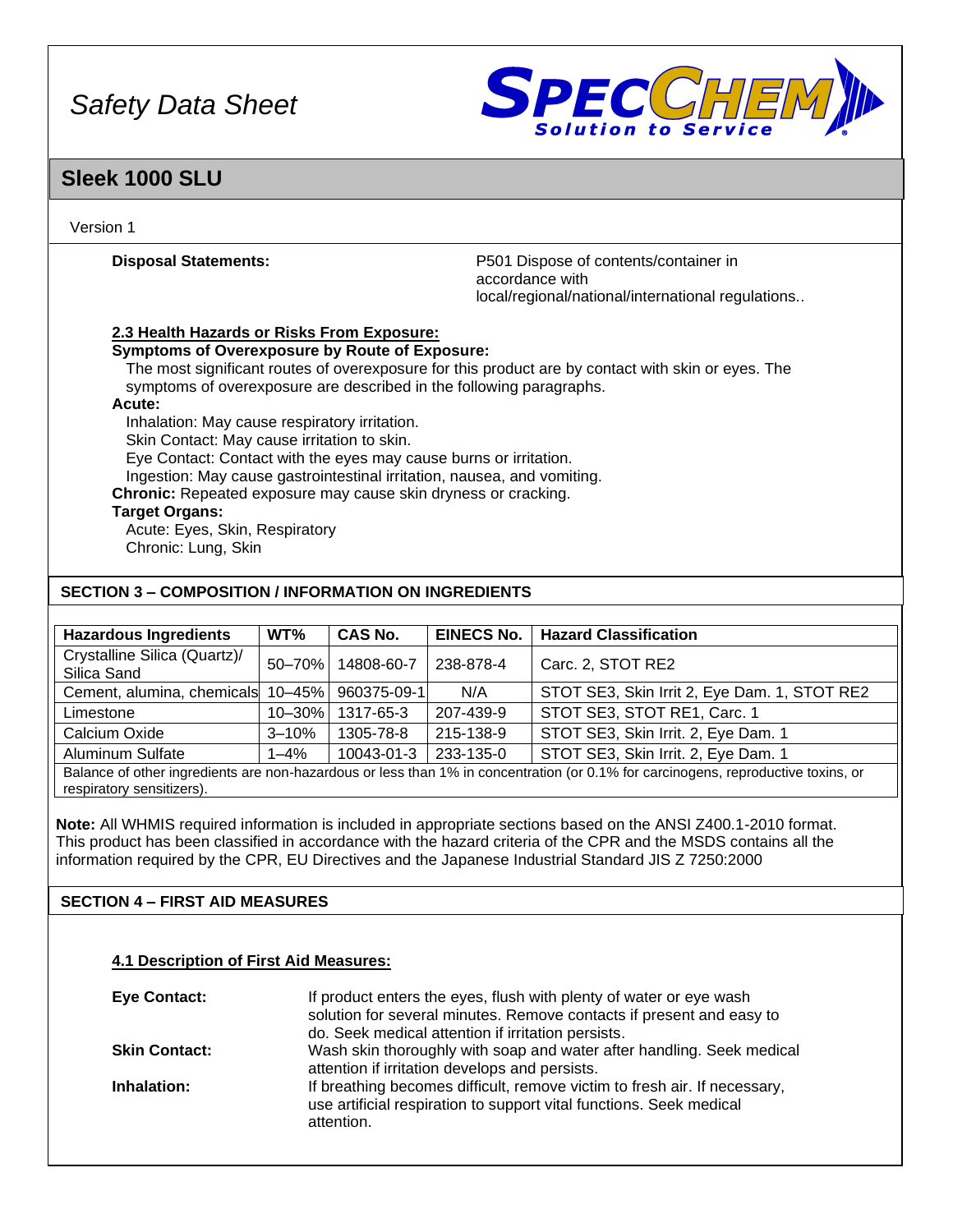

### **Sleek 1000 SLU**

| Version 1                                                                                        |                                                       |                                                                                                                                                                                                                                                                                                                                                                                    |
|--------------------------------------------------------------------------------------------------|-------------------------------------------------------|------------------------------------------------------------------------------------------------------------------------------------------------------------------------------------------------------------------------------------------------------------------------------------------------------------------------------------------------------------------------------------|
| Ingestion:                                                                                       | professional.                                         | If product is swallowed, call physician or poison center if you feel unwell.<br>If professional advice is not available, do not induce vomiting. Never<br>induce vomiting or give dilutents (milk or water) to someone who is<br>unconscious, having convulsions, or who cannot swallow. Seek medical<br>advice. Take a copy of the label and/or SDS with the victim to the health |
| <b>Medical Conditions</b>                                                                        |                                                       |                                                                                                                                                                                                                                                                                                                                                                                    |
| <b>Generally Aggravated</b><br><b>By Exposure:</b>                                               |                                                       |                                                                                                                                                                                                                                                                                                                                                                                    |
|                                                                                                  | aggravated by prolonged contact.                      | Pre-existing skin, respiratory system or eye problems may be                                                                                                                                                                                                                                                                                                                       |
|                                                                                                  |                                                       | 4.2 Symptoms and Effects Both Acute and Delayed: Exposure to skin and respiratory may cause                                                                                                                                                                                                                                                                                        |
|                                                                                                  | the lungs.                                            | irritation. Contact with the eyes may cause burns. Contact with skin may<br>cause an allergic reaction. Repeated exposure may cause damage to                                                                                                                                                                                                                                      |
|                                                                                                  |                                                       | 4.3 Recommendations to Physicians: Treat symptoms and eliminate overexposure.                                                                                                                                                                                                                                                                                                      |
| <b>SECTION 5 - FIRE FIGHTING MEASURES</b>                                                        |                                                       |                                                                                                                                                                                                                                                                                                                                                                                    |
|                                                                                                  |                                                       |                                                                                                                                                                                                                                                                                                                                                                                    |
| 5.1 Fire Extinguishing Materials:                                                                |                                                       |                                                                                                                                                                                                                                                                                                                                                                                    |
|                                                                                                  |                                                       |                                                                                                                                                                                                                                                                                                                                                                                    |
| Use the following fire extinguishing materials:                                                  |                                                       | <b>Water Spray: Yes</b>                                                                                                                                                                                                                                                                                                                                                            |
|                                                                                                  |                                                       | Foam: Yes                                                                                                                                                                                                                                                                                                                                                                          |
|                                                                                                  |                                                       | Halon: Yes                                                                                                                                                                                                                                                                                                                                                                         |
|                                                                                                  |                                                       | <b>Carbon Dioxide: Yes</b><br>Dry Chemical: Yes                                                                                                                                                                                                                                                                                                                                    |
|                                                                                                  |                                                       | Other: Any "C" Class                                                                                                                                                                                                                                                                                                                                                               |
| 5.2 Unusual Fire and Explosion Hazards:                                                          |                                                       |                                                                                                                                                                                                                                                                                                                                                                                    |
|                                                                                                  |                                                       | Irritating and toxic fumes may be produced at high temperatures. Use of water may result if                                                                                                                                                                                                                                                                                        |
|                                                                                                  |                                                       | the formation of a toxic aqueous solution. Do not allow run-off from fire fighting to enter                                                                                                                                                                                                                                                                                        |
| drains or water courses.                                                                         |                                                       |                                                                                                                                                                                                                                                                                                                                                                                    |
|                                                                                                  |                                                       |                                                                                                                                                                                                                                                                                                                                                                                    |
| <b>Explosive Sensitivity to Mechanical Impact:</b><br>Explosive Sensitivity to Static Discharge: |                                                       | No<br>No                                                                                                                                                                                                                                                                                                                                                                           |
|                                                                                                  |                                                       |                                                                                                                                                                                                                                                                                                                                                                                    |
| 5.3 Special Fire-Fighting Procedures:                                                            |                                                       |                                                                                                                                                                                                                                                                                                                                                                                    |
|                                                                                                  | Incipient fire responders should wear eye protection. |                                                                                                                                                                                                                                                                                                                                                                                    |
| protective equipment.                                                                            |                                                       | Structural firefighters must wear Self-Contained Breathing Apparatus (SCBA) and full                                                                                                                                                                                                                                                                                               |
|                                                                                                  |                                                       | Isolate materials not yet involved in the fire and protect personnel.                                                                                                                                                                                                                                                                                                              |
| applied water spray.                                                                             |                                                       | Move containers from fire area if this can be done without risk; otherwise, cool with carefully                                                                                                                                                                                                                                                                                    |
|                                                                                                  |                                                       |                                                                                                                                                                                                                                                                                                                                                                                    |
|                                                                                                  |                                                       |                                                                                                                                                                                                                                                                                                                                                                                    |
|                                                                                                  |                                                       |                                                                                                                                                                                                                                                                                                                                                                                    |
|                                                                                                  |                                                       |                                                                                                                                                                                                                                                                                                                                                                                    |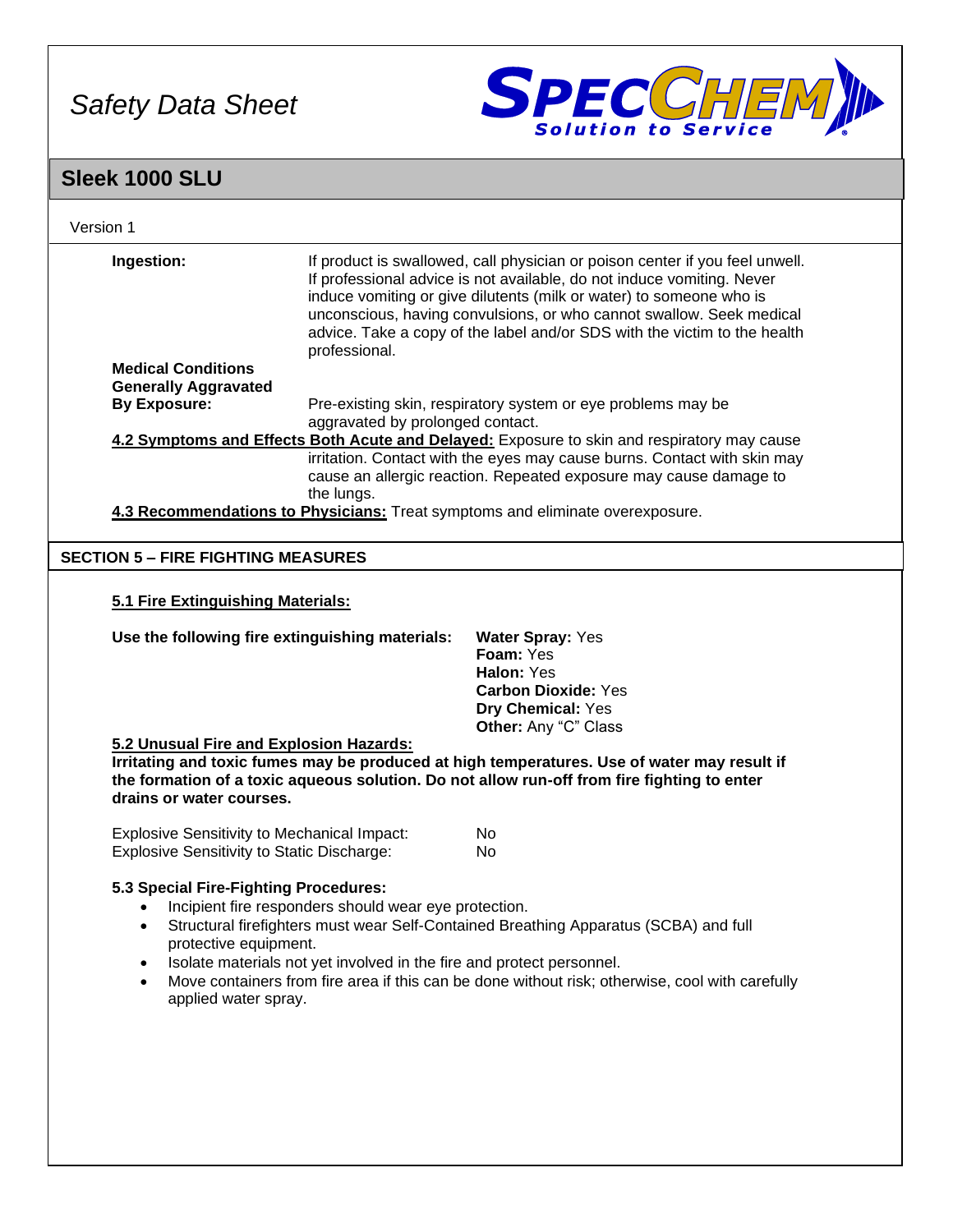

### **Sleek 1000 SLU**

#### Version 1

• If possible, prevent run-off water from entering storm drains, bodies of water, or other environmentally sensitive areas.



### **SECTION 6 – ACCIDENTAL RELEASE MEASURES (STEPS FOR SPILLS)**

#### **6.1 Personal Precautions, Protective Equipment and Emergency Procedures:**

Use cautious judgment when cleaning up spill. Wear suitable protective clothing, gloves, and eye/face protection.

#### **6.2 Environmental Precautions:**

If liquid was introduced, construct a dike to prevent spreading. Keep out of sewers, storm drains, surface waters, and soils.

#### **6.3 Spill and Leak Response:**

#### **Small Spills:**

- Collect material via broom or mop. Place in tightly sealed containers for proper disposal.
- Approach spill areas with caution.
- If liquid was introduced, create a dike or trench to contain material.
- Soak up with absorbent material such as clay, sand or other suitable non-reactive material.

#### **Large Spills:**

- Place in leak-proof containers. Seal tightly for proper disposal.
- Dispose of in accordance with U.S. Federal, State, and local hazardous waste disposal regulations and those of Canada and its Provinces, those of Australia, Japan and EU Member States (see Section 13, Disposal Considerations).

#### **SECTION 7 - HANDLING AND STORAGE**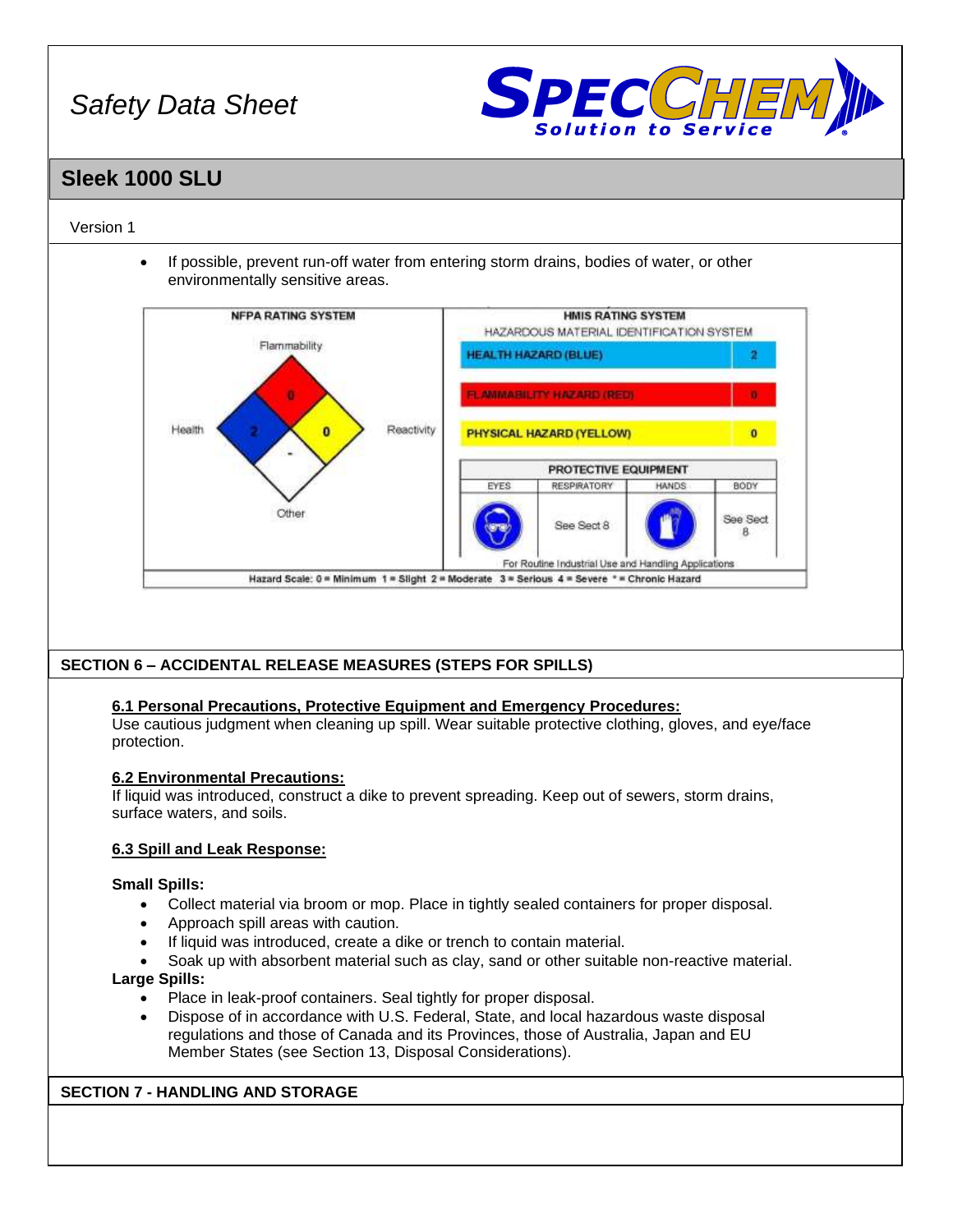

### **Sleek 1000 SLU**

#### Version 1

#### **7.1 Precautions for Safe Handling:**

To prevent eye contact under the foreseeable conditions of use, wear appropriate safety eyewear. When handling, do not eat, drink, or smoke. Wash thoroughly after handling.

#### **7.2 Storage and Handling Practices:**

Keep away from incompatible materials. Keep container closed when not in use and store in well ventilated area.

#### **7.3 Specific Uses:**

Rapid setting concrete repair mortar.

#### **SECTION 8 – EXPOSURE CONTROLS / PERSONAL PROTECTION**

#### **8.1 Exposure Parameters:**

| Ingredients                                       | <b>CAS No.</b> | <b>OSHA PEL</b>                               | <b>NIOSH PEL</b>                         | <b>ACGIH TWA</b> |
|---------------------------------------------------|----------------|-----------------------------------------------|------------------------------------------|------------------|
| <b>Crystalline Silica</b><br>(Quartz)/Silica Sand | 14808-60-7     | TWA 0.1 mg/m3 (resp)<br>TWA 0.3 mg/m3 (total) | Ca TWA 0.05 mg/m3                        | $0.025$ mg/m3    |
| Cement, alumina, chemicals                        | 65997-16-2     | TWA 10 mg/m3 (total)<br>TWA 5 mg/m3 (resp)    |                                          |                  |
| Limestone                                         | 1317-65-3      | TWA 15 mg/m3 (total)<br>TWA 5 mg/m3 (resp)    | TWA 15mg/m3 (total)<br>TWA 5mg/m3 (resp) |                  |
| Calcium Oxide                                     | 1305-78-8      | TWA 5 mg/m3                                   | TWA 2 $mg/m3$                            | TWA 2 $mg/m3$    |
| <b>Aluminum Sulfate</b>                           | 10043-01-3     | TWA 2 mg/m3                                   | TWA 2 $mg/m3$                            | TWA 2 $mg/m3$    |

#### **8.2 Exposure Controls: Ventilation and Engineering Controls:** Use with adequate ventilation to ensure

exposure levels are maintained below the limits provided above.

*The following information on appropriate Personal Protective Equipment is provided to assist employers in complying with OSHA regulations found in 29 CFR Subpart I (beginning at 1910.132), or standards of EU member states (including EN 149 for respiratory PPE, and EN 166 for face/eye protection), and those of Japan. Please reference applicable regulations and standards for relevant details.*

| <b>Respiratory Protection:</b> | Maintain airborne contaminant concentrations<br>below guidelines listed above. Use only<br>respiratory protection authorized in the U.S.<br><b>Federal OSHA Respiratory Protection Standard</b><br>(29 CFR 1910.134), equivalent U.S. State<br>standards, Canadian CSA Standard Z94.4-93,<br>the European Standard EN149, or EU member<br>states. |
|--------------------------------|---------------------------------------------------------------------------------------------------------------------------------------------------------------------------------------------------------------------------------------------------------------------------------------------------------------------------------------------------|
| <b>Eye Protection:</b>         | Safety glasses or goggles are required.<br>If necessary, refer to U.S. OSHA 29 CFR<br>1910.133, Canadian Standards, and the<br>European Standard EN166, Australian<br>Standards, or relevant Japanese Standards.                                                                                                                                  |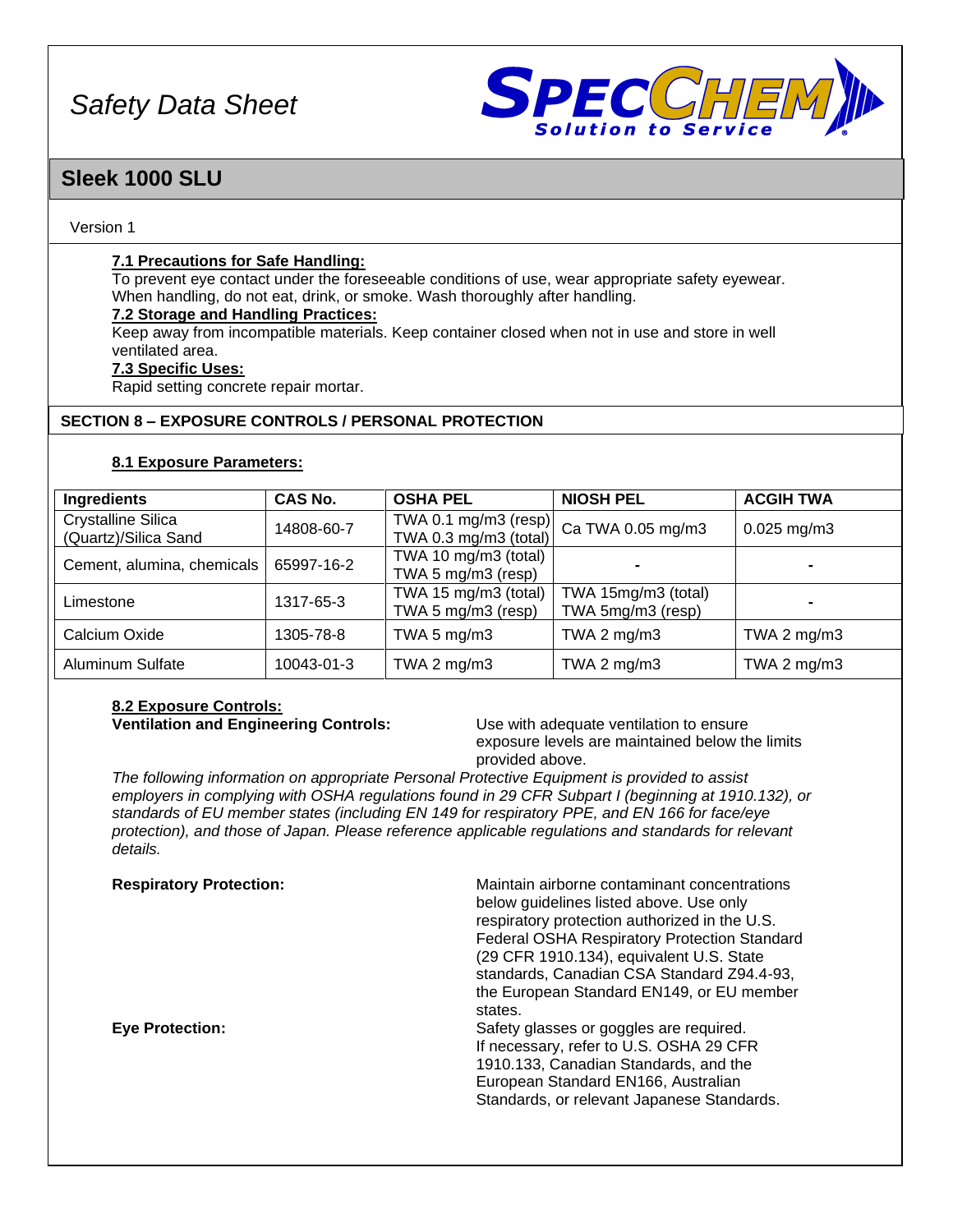

### **Sleek 1000 SLU**

| Version 1                                                                                                                                                                                                                                                                                                                                                                                                                                                                                                                                                                                                                                                                                                                                                                                                                                                                                                                                                                                |                                                                                                                                                                                                                                                                                                                                                                                                                                                                                                                                       |
|------------------------------------------------------------------------------------------------------------------------------------------------------------------------------------------------------------------------------------------------------------------------------------------------------------------------------------------------------------------------------------------------------------------------------------------------------------------------------------------------------------------------------------------------------------------------------------------------------------------------------------------------------------------------------------------------------------------------------------------------------------------------------------------------------------------------------------------------------------------------------------------------------------------------------------------------------------------------------------------|---------------------------------------------------------------------------------------------------------------------------------------------------------------------------------------------------------------------------------------------------------------------------------------------------------------------------------------------------------------------------------------------------------------------------------------------------------------------------------------------------------------------------------------|
| <b>Hand Protection:</b>                                                                                                                                                                                                                                                                                                                                                                                                                                                                                                                                                                                                                                                                                                                                                                                                                                                                                                                                                                  | Chemical resistant gloves are required to<br>prevent skin contact. If necessary, refer to U.S.<br>OSHA 29 CFR 1910.138, the European<br>Standard DIN EN 374, the appropriate<br>Standards of Canada, Australian Standards, or                                                                                                                                                                                                                                                                                                         |
| <b>Body Protection:</b>                                                                                                                                                                                                                                                                                                                                                                                                                                                                                                                                                                                                                                                                                                                                                                                                                                                                                                                                                                  | relevant Japanese Standards.<br>Use body protect appropriate to task being<br>performed.<br>If necessary, refer to appropriate Standards of<br>Canada, or appropriate standards of the EU,<br>Australian Standards, or relevant Japanese<br>Standards. If a hazard of injury to the feet exists<br>due to falling objects, rolling objects, where<br>objects may pierce the soles of the feet or where<br>employee's feet may be exposed to electrical<br>hazards, use foot protection, as described in<br>U.S. OSHA 29 CFR 1910.136. |
| <b>SECTION 9 - PHYSICAL AND CHEMICAL PROPERTIES</b>                                                                                                                                                                                                                                                                                                                                                                                                                                                                                                                                                                                                                                                                                                                                                                                                                                                                                                                                      |                                                                                                                                                                                                                                                                                                                                                                                                                                                                                                                                       |
| 9.1 Information on Basic Physical and Chemical Properties:<br>ppearance (Physical State and Color): Gray powder<br><b>Odor: Minimal</b><br><b>Odor Threshold: No data available</b><br>pH: No data available<br>Melting/Freezing Point: No data available<br>Boiling Point: No data available<br>Flash Point: No data available<br>Evaporation Rate: No data available<br>Flammability (Solid; Gas): No data available<br>Upper/Lower Flammability or Explosion Limits: No data available<br>Vapor Pressure (mm Hg @ 20°C (68° F): No data available<br>Vapor Density: No data available<br>Relative Density: No data available<br>Specific Gravity: 2.6 - 3.2<br><b>Solubility in Water: Miscible</b><br>Weight per Gallon: No data available<br>Partition Coefficient (n-octanol/water): No data available<br>Auto-Ignition Temperature: No data available<br>Decomposition Temperature: No data available<br>Viscosity: No data available<br>9.2 Other Information: No data available |                                                                                                                                                                                                                                                                                                                                                                                                                                                                                                                                       |
| <b>SECTION 10 - STABILITY AND REACTIVITY</b>                                                                                                                                                                                                                                                                                                                                                                                                                                                                                                                                                                                                                                                                                                                                                                                                                                                                                                                                             |                                                                                                                                                                                                                                                                                                                                                                                                                                                                                                                                       |

**10.1 Reactivity:** This product is not reactive.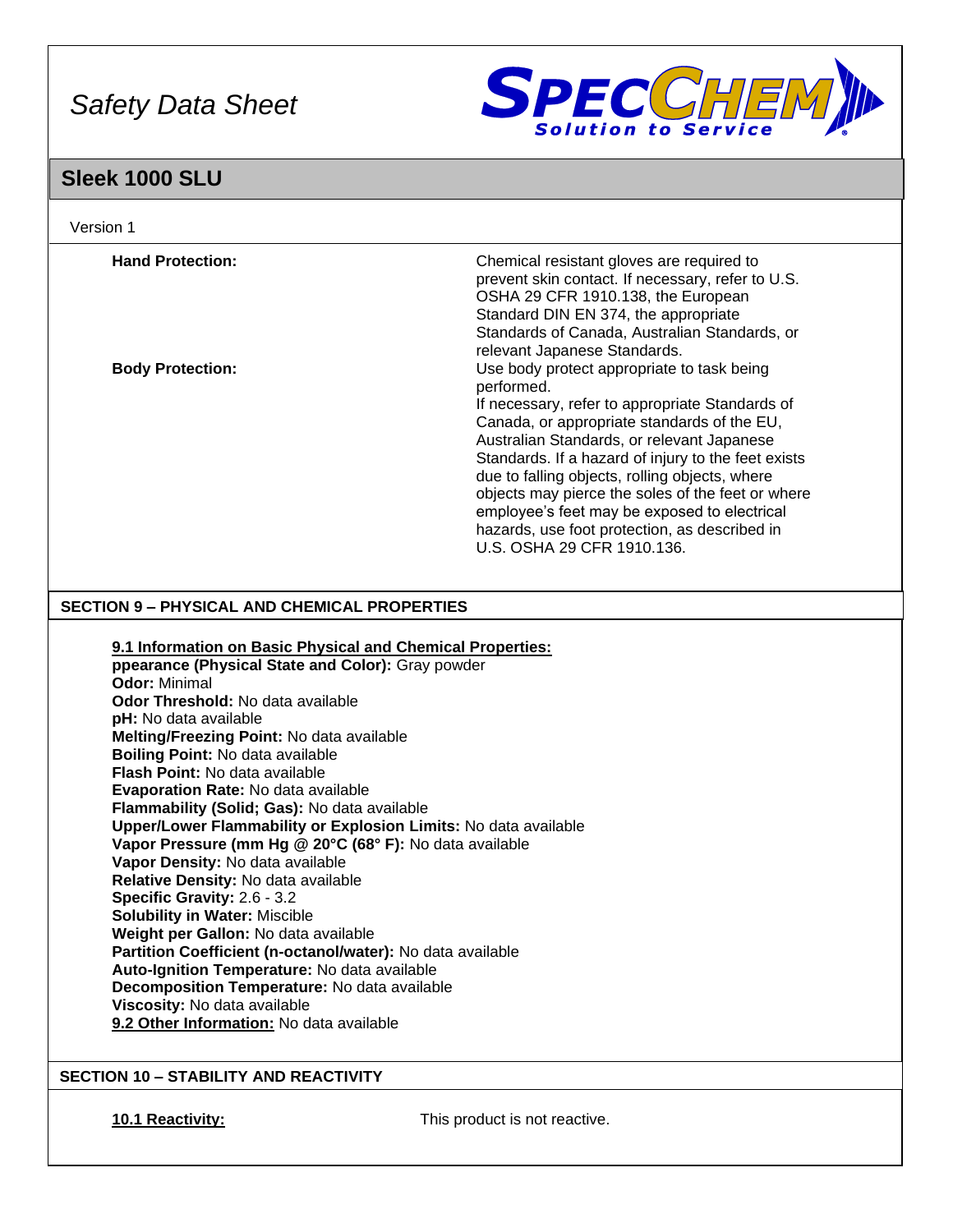

## **Sleek 1000 SLU**

| Version 1                                                          |                                                                                                           |  |  |
|--------------------------------------------------------------------|-----------------------------------------------------------------------------------------------------------|--|--|
| 10.2 Stability:                                                    | Stable under conditions of normal storage and use.                                                        |  |  |
| 10.3 Possibility of Hazardous Reactions: Will not occur.           |                                                                                                           |  |  |
| 10.4 Conditions to Avoid:                                          | No data available.                                                                                        |  |  |
| 10.5 Incompatible Substances:                                      | Hydrogen fluoride.                                                                                        |  |  |
| 10.6 Hazardous Decomposition Products: No data available.          |                                                                                                           |  |  |
|                                                                    |                                                                                                           |  |  |
| <b>SECTION 11 - TOXICOLOGY INFORMATION</b>                         |                                                                                                           |  |  |
| 11.1 Information on Toxicological Effects:                         |                                                                                                           |  |  |
| <b>Toxicity Data:</b>                                              | No data available                                                                                         |  |  |
| <b>Suspected Cancer Agent:</b>                                     | Crystalline Silica (Quartz)/Silica Sand (CAS 14808-60-7) is                                               |  |  |
|                                                                    | found on one or more of the following lists: FEDERAL OSHA Z                                               |  |  |
|                                                                    | LIST, NTP, IARC, or CAL/OSHA and therefore is considered                                                  |  |  |
|                                                                    | to be a cancer-causing agent by these agencies.                                                           |  |  |
| Irritancy:                                                         | Skin, eye, and respiratory irritant.                                                                      |  |  |
| <b>Sensitization to the Product:</b>                               | This product is expected to cause skin sensitization.                                                     |  |  |
| <b>Germ Cell Mutagenicity:</b>                                     | This product does not contain ingredients that are suspected                                              |  |  |
|                                                                    | to be a germ cell mutagenic.                                                                              |  |  |
| <b>Reproductive Toxicity:</b>                                      | This product is not expected to be a human reproductive                                                   |  |  |
|                                                                    | toxicant.                                                                                                 |  |  |
| <b>SECTION 12 - ECOLOGICAL INFORMATION</b>                         |                                                                                                           |  |  |
|                                                                    |                                                                                                           |  |  |
| 12.1 Toxicity:                                                     | No data available                                                                                         |  |  |
| 12.2 Persistence and Degradability:                                | No specific data available on this product.                                                               |  |  |
| <b>12.3 Bioaccumulative Potential:</b>                             | No specific data available on this product.                                                               |  |  |
| 12.4 Mobility in Soil:                                             | No specific data available on this product.                                                               |  |  |
| 12.6 Other Adverse Effects:                                        | 12.5 Results of PBT and vPvB Assessment: No specific data available on this product.<br>No data available |  |  |
| 12.7 Water Endangerment Class:                                     | At present, there are no ecotoxicological assessments                                                     |  |  |
|                                                                    | for this product.                                                                                         |  |  |
|                                                                    |                                                                                                           |  |  |
| <b>SECTION 13 - DISPOSAL CONSIDERATIONS</b>                        |                                                                                                           |  |  |
| <b>13.1 Waste Treatment Methods:</b>                               | Waste disposal must be in accordance with                                                                 |  |  |
|                                                                    | appropriate U.S. Federal, State, and local                                                                |  |  |
|                                                                    | regulations, those of Australia, EU Member                                                                |  |  |
|                                                                    | States and Japan.                                                                                         |  |  |
| 13.2 EU Waste Code:                                                | Not determined                                                                                            |  |  |
|                                                                    |                                                                                                           |  |  |
| <b>SECTION 14 - TRANSPORTATION INFORMATION</b>                     |                                                                                                           |  |  |
|                                                                    |                                                                                                           |  |  |
| 14.1 U.S. Department of Transportation (DOT) Shipping Regulations: |                                                                                                           |  |  |
|                                                                    | This product is classified (per 49 CFR 172.101) by the U.S. Department of Transportation, as follows.     |  |  |
| <b>UN Identification Number:</b>                                   | Not applicable                                                                                            |  |  |
| <b>Proper Shipping Name:</b>                                       | Not regulated                                                                                             |  |  |
|                                                                    |                                                                                                           |  |  |
|                                                                    |                                                                                                           |  |  |
|                                                                    |                                                                                                           |  |  |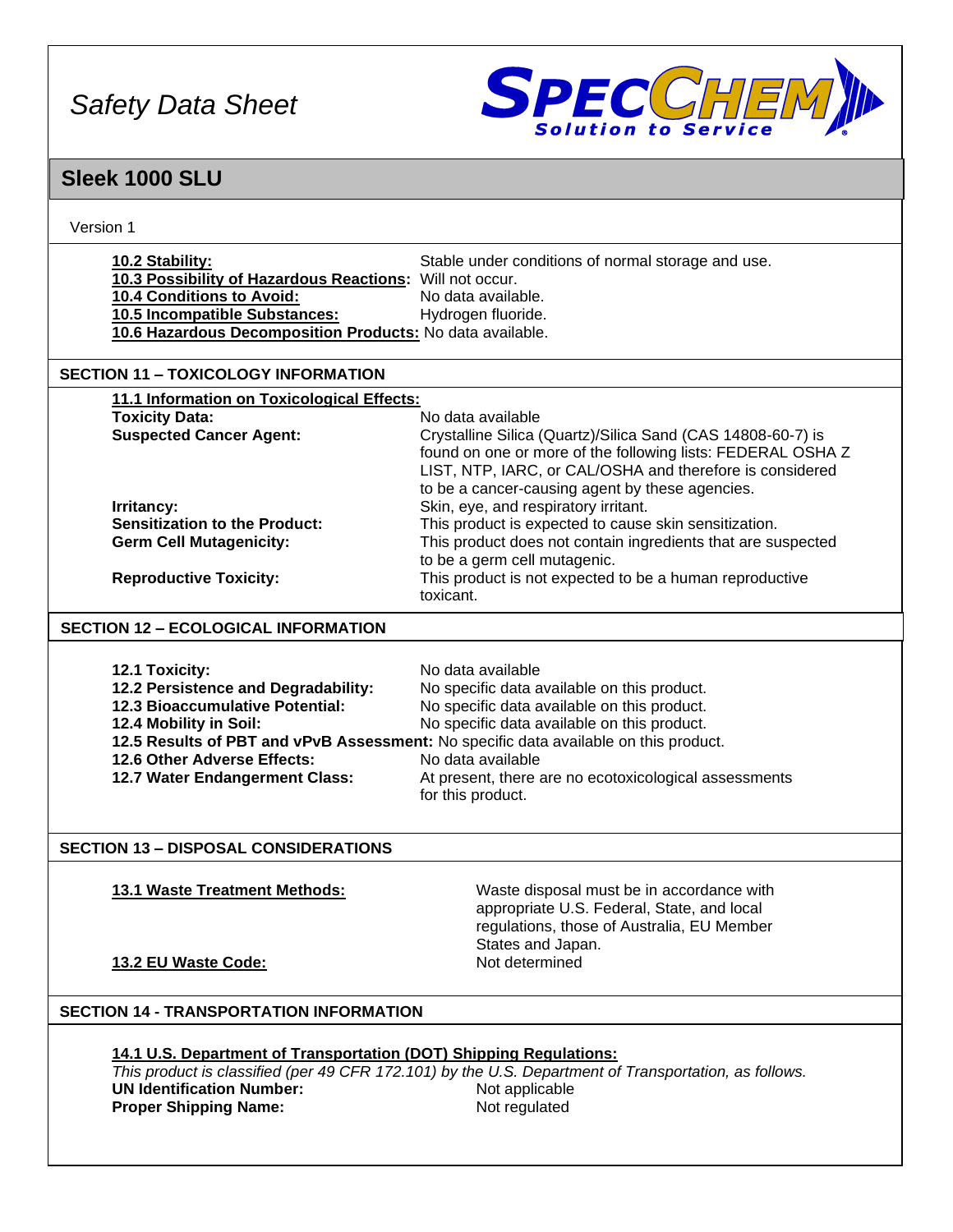

### **Sleek 1000 SLU**

Version 1

**Hazard Class Number and Description:** Not applicable **Packing Group:**  $\qquad \qquad \text{Not applicable}$ **DOT Label(s) Required:** Not applicable **North American Emergency Response Guidebook Number:** Not applicable **14.2 Environmental Hazards: Marine Pollutant: The components of this product are not designated by** The components of this product are not designated by the Department of Transportation to be Marine Pollutants (49 CFR 172.101, Appendix B). **14.3 Special Precaution for User:** None **14.4 International Air Transport Association Shipping Information (IATA):** Not regulated. **14.5 International Maritime Organization Shipping Information (IMO):** UN Identification Number: Not applicable **Proper Shipping Name:** Not regulated **Hazard Class Number and Description:** Not applicable **Packing Group:** Not applicable **EMS-No:** Not applicable **SECTION 15 – REGULATORY INFORMATION**

#### **15.1 Safety, Health and Environmental Regulations Specific for the Substance or Mixture:** United States Regulations:

#### **U.S. SARA Reporting Requirements:**

The components of this product are not subject to the reporting requirements of Sections 302, 304, and 313 of Title III of the Superfund Amendments and Reauthorization Act.

#### **U.S. SARA 311/312:**

Acute Health: Yes; Chronic Health: Yes; Fire: No; Reactivity; No

**U.S. CERCLA Reportable Quantity:**

#### None

#### **U.S. TSCA Inventory Status:**

The components of this product are listed on the TSCA Inventory or are exempted from listing.

#### **Other U.S. Federal Regulations:**

None known

#### **California Safe Drinking Water and Toxic Enforcement Act (Proposition 65):**

This product does contain "Silica, crystalline", which is on the Proposition 65 Lists.

#### **15.2 Canadian Regulations:**

#### **Canadian DSL/NDSL Inventory Status:**

Components are DSL Listed, NDSL Listed and/or are exempt from listing

**Other Canadian Regulations:**

Not applicable

#### **Canadian Environmental Protection Act (CEPA) Priorities Substances Lists:**

This product has been classified in accordance with the hazard criteria of the Controlled Products Regulations and the MSDS contains all of the information required by those regulations. **Canadian WHMIS Classification and Symbols:**